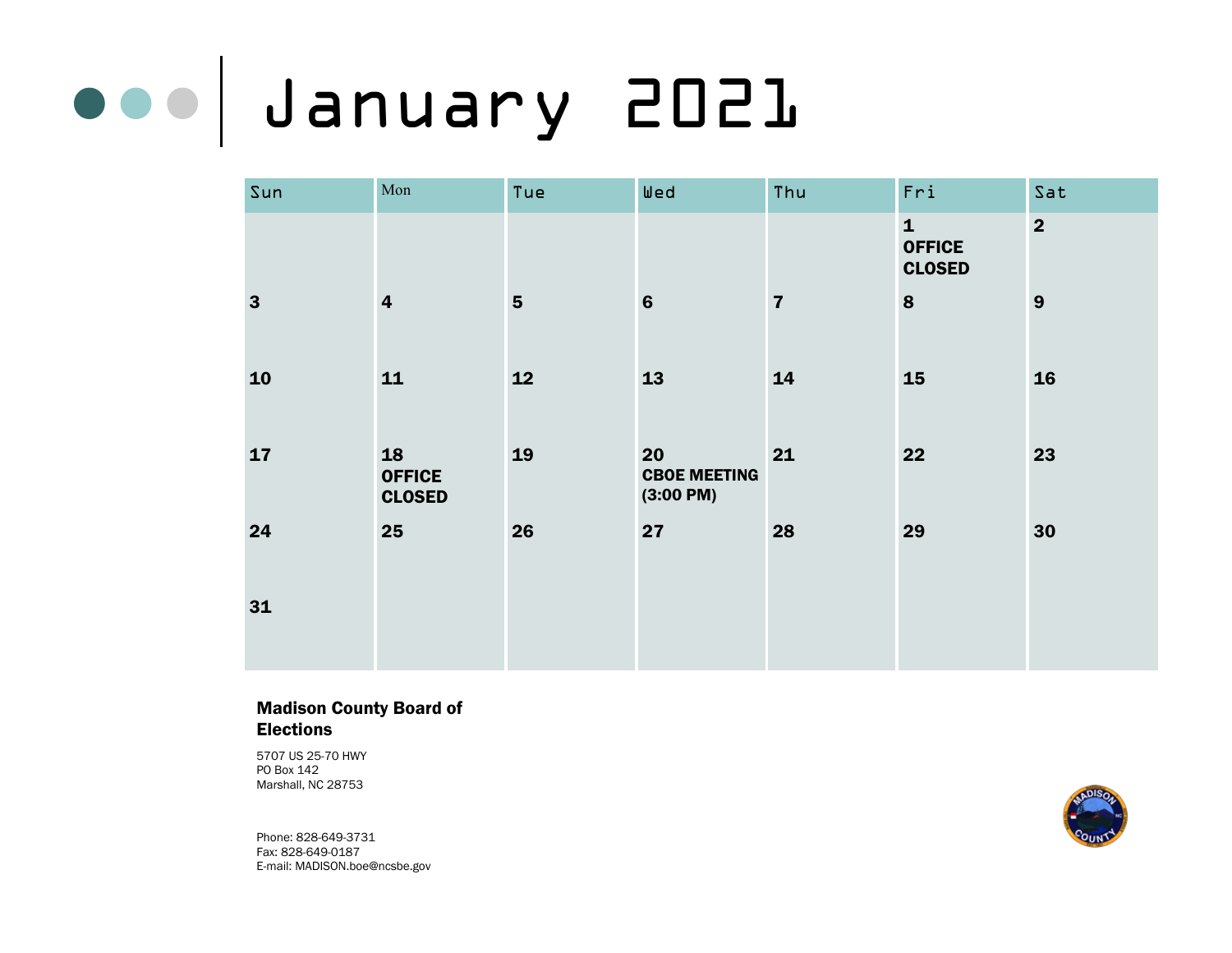# February 2021

| Sun                     | $\operatorname{Mon}$ | Tue                     | Wed                                              | Thu                     | Fri                     | Sat            |
|-------------------------|----------------------|-------------------------|--------------------------------------------------|-------------------------|-------------------------|----------------|
|                         | $\mathbf{1}$         | $\overline{\mathbf{2}}$ | $\overline{\mathbf{3}}$                          | $\overline{\mathbf{4}}$ | $\overline{\mathbf{5}}$ | $6\phantom{a}$ |
| $\overline{\mathbf{7}}$ | $\bf{8}$             | $\boldsymbol{9}$        | 10                                               | 11                      | 12                      | 13             |
| 14                      | 15                   | 16                      | 17<br><b>CBOE MEETING</b><br>$(3:00 \text{ PM})$ | 18                      | 19                      | 20             |
| 21                      | 22                   | 23                      | 24                                               | 25                      | 26                      | 27             |
| 28                      |                      |                         |                                                  |                         |                         |                |

### Madison County Board of Elections

5707 US 25-70 HWY PO Box 142 Marshall, NC 28753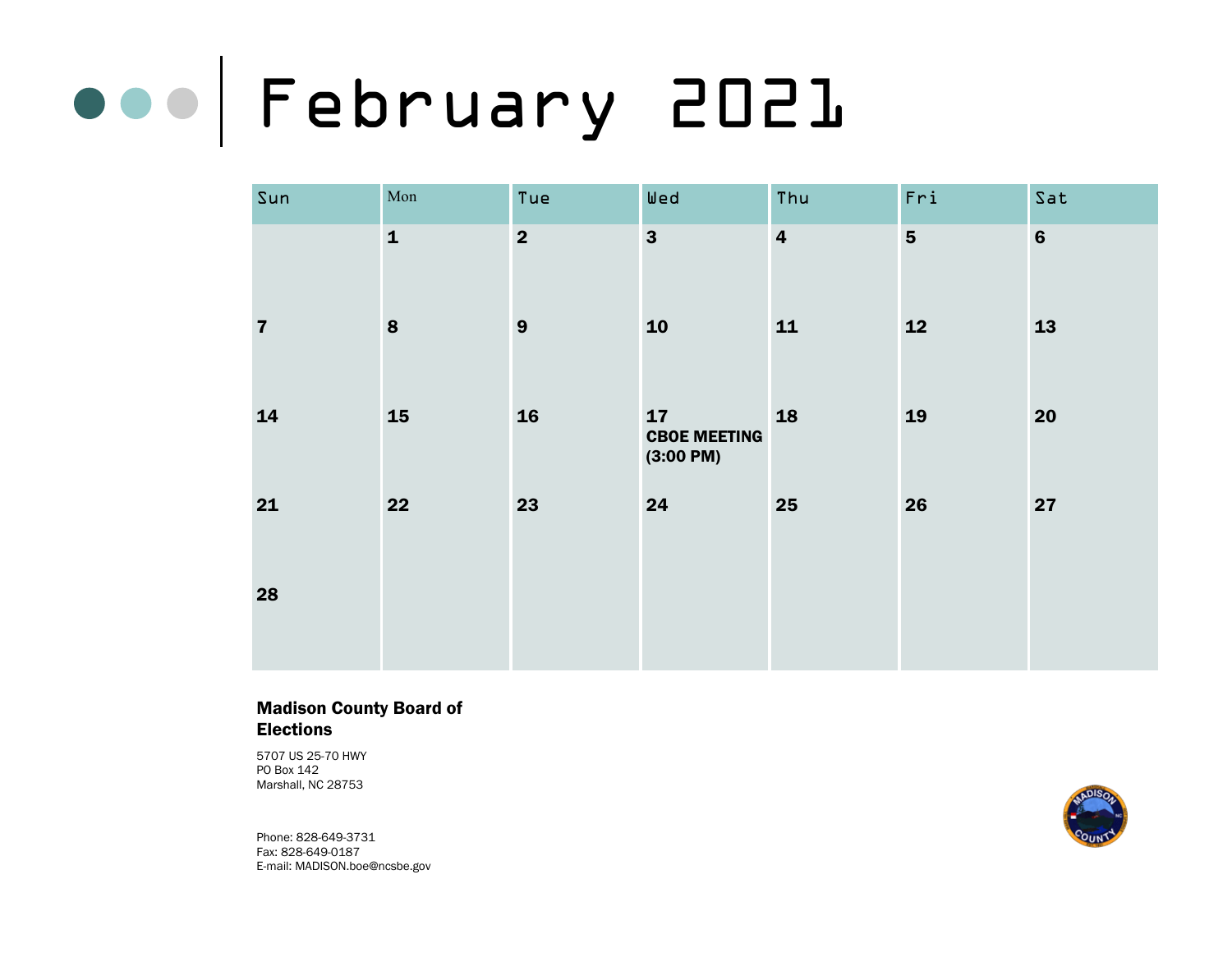## March 2021

| Sun                     | Mon          | Tue                     | Wed                                              | Thu                     | Fri            | Sat     |
|-------------------------|--------------|-------------------------|--------------------------------------------------|-------------------------|----------------|---------|
|                         | $\mathbf{1}$ | $\overline{\mathbf{2}}$ | $\overline{\mathbf{3}}$                          | $\overline{\mathbf{4}}$ | $5\phantom{1}$ | $\bf 6$ |
| $\overline{\mathbf{7}}$ | ${\bf 8}$    | $\boldsymbol{9}$        | 10                                               | 11                      | 12             | 13      |
| 14                      | 15           | 16                      | 17<br><b>CBOE MEETING</b><br>$(3:00 \text{ PM})$ | 18                      | 19             | 20      |
| 21                      | 22           | 23                      | 24                                               | 25                      | 26             | 27      |
| 28                      | 29           | 30                      | 31                                               |                         |                |         |

### Madison County Board of Elections

5707 US 25-70 HWY PO Box 142 Marshall, NC 28753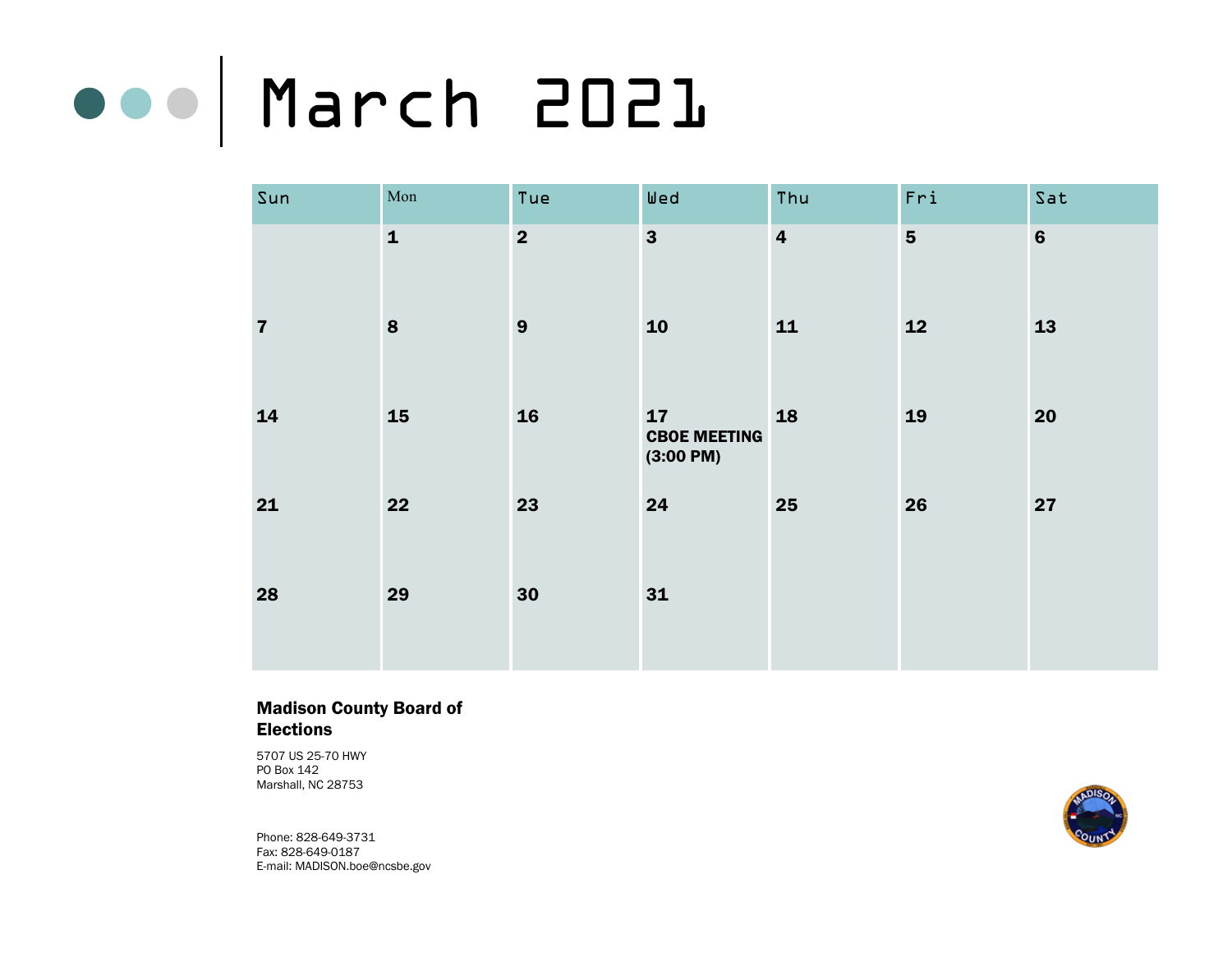# April 2021

| Sun                     | Mon            | Tue     | Wed                                              | Thu          | Fri                                              | Sat                     |
|-------------------------|----------------|---------|--------------------------------------------------|--------------|--------------------------------------------------|-------------------------|
|                         |                |         |                                                  | $\mathbf{1}$ | $\overline{2}$<br><b>OFFICE</b><br><b>CLOSED</b> | $\overline{\mathbf{3}}$ |
| $\overline{\mathbf{4}}$ | $5\phantom{1}$ | $\bf 6$ | $\overline{7}$                                   | 8            | 9                                                | 10                      |
| 11                      | 12             | 13      | 14                                               | <b>15</b>    | <b>16</b>                                        | 17                      |
| 18                      | 19             | 20      | 21<br><b>CBOE MEETING</b><br>$(3:00 \text{ PM})$ | 22           | 23                                               | 24                      |
| 25                      | 26             | 27      | 28                                               | 29           | 30                                               |                         |

### Madison County Board of Elections

5707 US 25-70 HWY PO Box 142 Marshall, NC 28753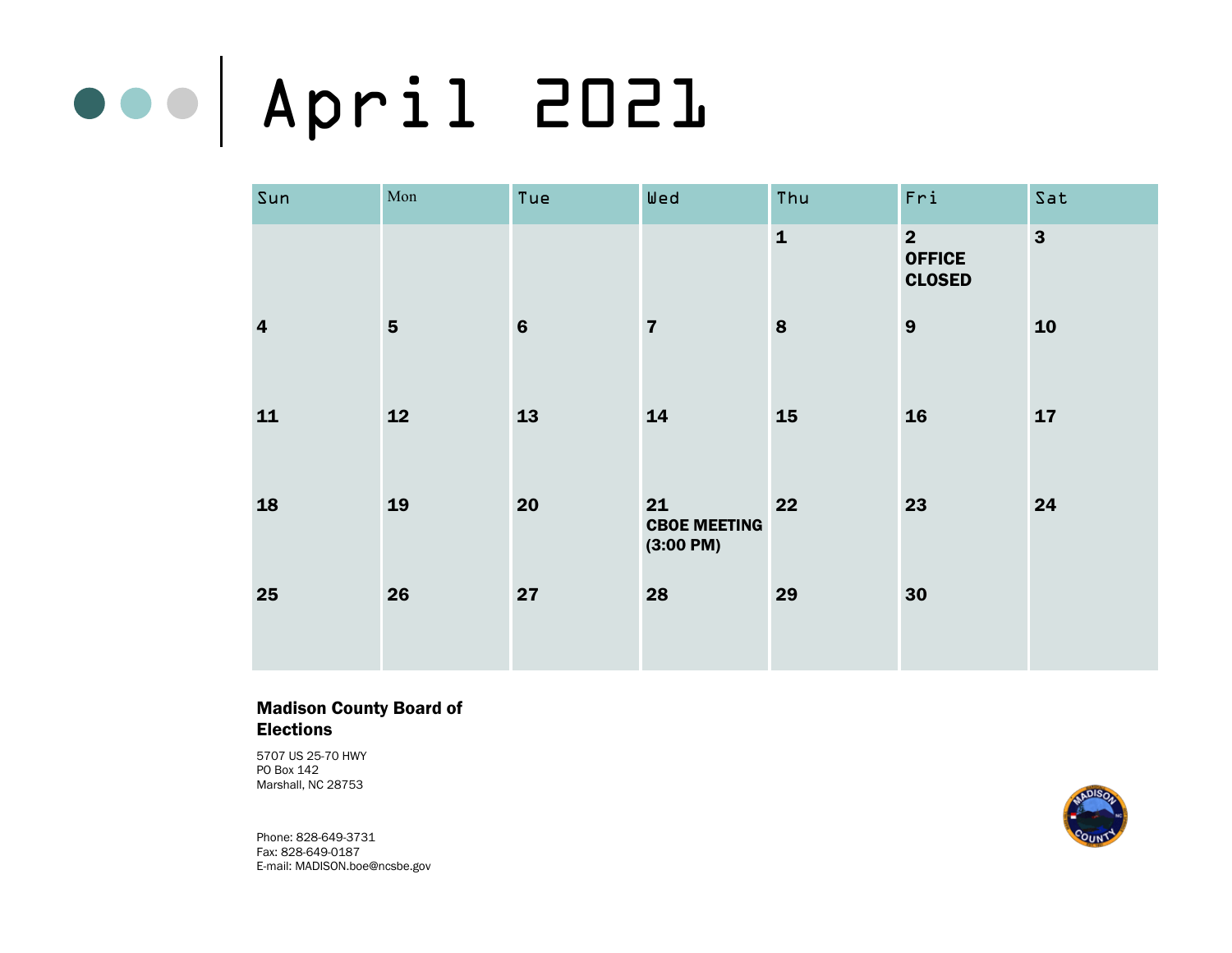# May 2021

| Sun            | $\operatorname{Mon}$                 | Tue                     | Wed                                     | Thu             | Fri            | Sat          |
|----------------|--------------------------------------|-------------------------|-----------------------------------------|-----------------|----------------|--------------|
|                |                                      |                         |                                         |                 |                | $\mathbf{1}$ |
| $\overline{2}$ | $\mathbf{3}$                         | $\overline{\mathbf{4}}$ | $5\phantom{1}$                          | $6\phantom{1}6$ | $\overline{7}$ | 8            |
| 9              | 10                                   | 11                      | 12                                      | 13              | 14             | 15           |
| 16             | 17                                   | 18                      | 19<br><b>CBOE MEETING</b><br>(3:00 P M) | 20              | 21             | 22           |
| 23             | 24                                   | 25                      | 26                                      | 27              | 28             | 29           |
| 30             | 31<br><b>OFFICE</b><br><b>CLOSED</b> |                         |                                         |                 |                |              |

### Madison County Board of Elections

5707 US 25-70 HWY PO Box 142 Marshall, NC 28753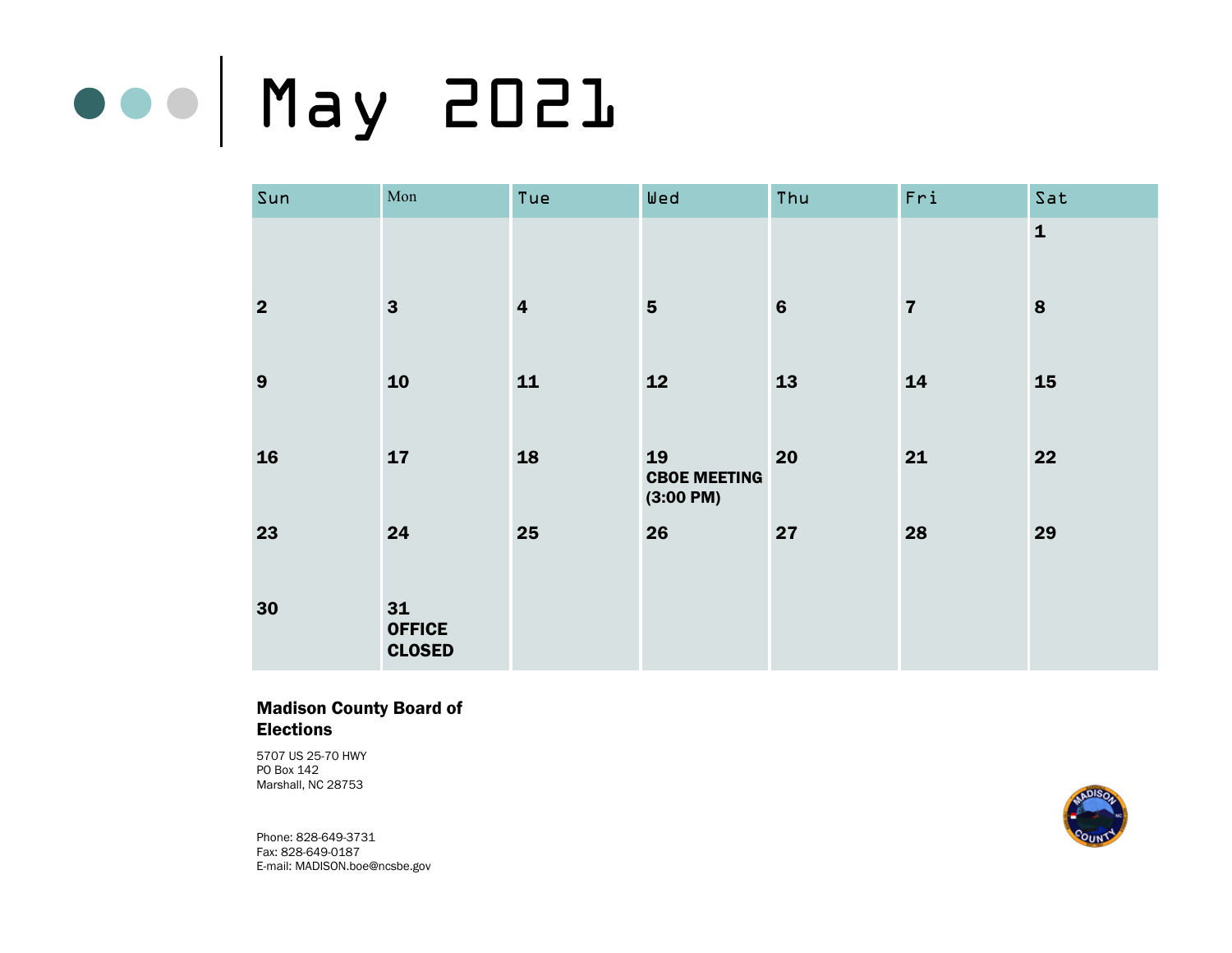# June 2021

| Sun             | Mon            | Tue                                                    | Wed                                     | Thu                     | Fri                     | Sat            |
|-----------------|----------------|--------------------------------------------------------|-----------------------------------------|-------------------------|-------------------------|----------------|
|                 |                | $\mathbf{1}$                                           | $\overline{\mathbf{2}}$                 | $\overline{\mathbf{3}}$ | $\overline{\mathbf{4}}$ | $5\phantom{1}$ |
| $6\phantom{1}6$ | $\overline{7}$ | 8                                                      | 9                                       | 10                      | 11                      | 12             |
| 13              | 14             | 15                                                     | 16<br><b>CBOE MEETING</b><br>(3:00 P M) | 17                      | 18                      | 19             |
| 20              | 21             | 22                                                     | 23                                      | 24                      | 25                      | 26             |
| 27              | 28             | 29<br><b>APPOINTMENT</b><br>OF COUNTY<br><b>BOARDS</b> | 30                                      |                         |                         |                |

### Madison County Board of Elections

5707 US 25-70 HWY PO Box 142 Marshall, NC 28753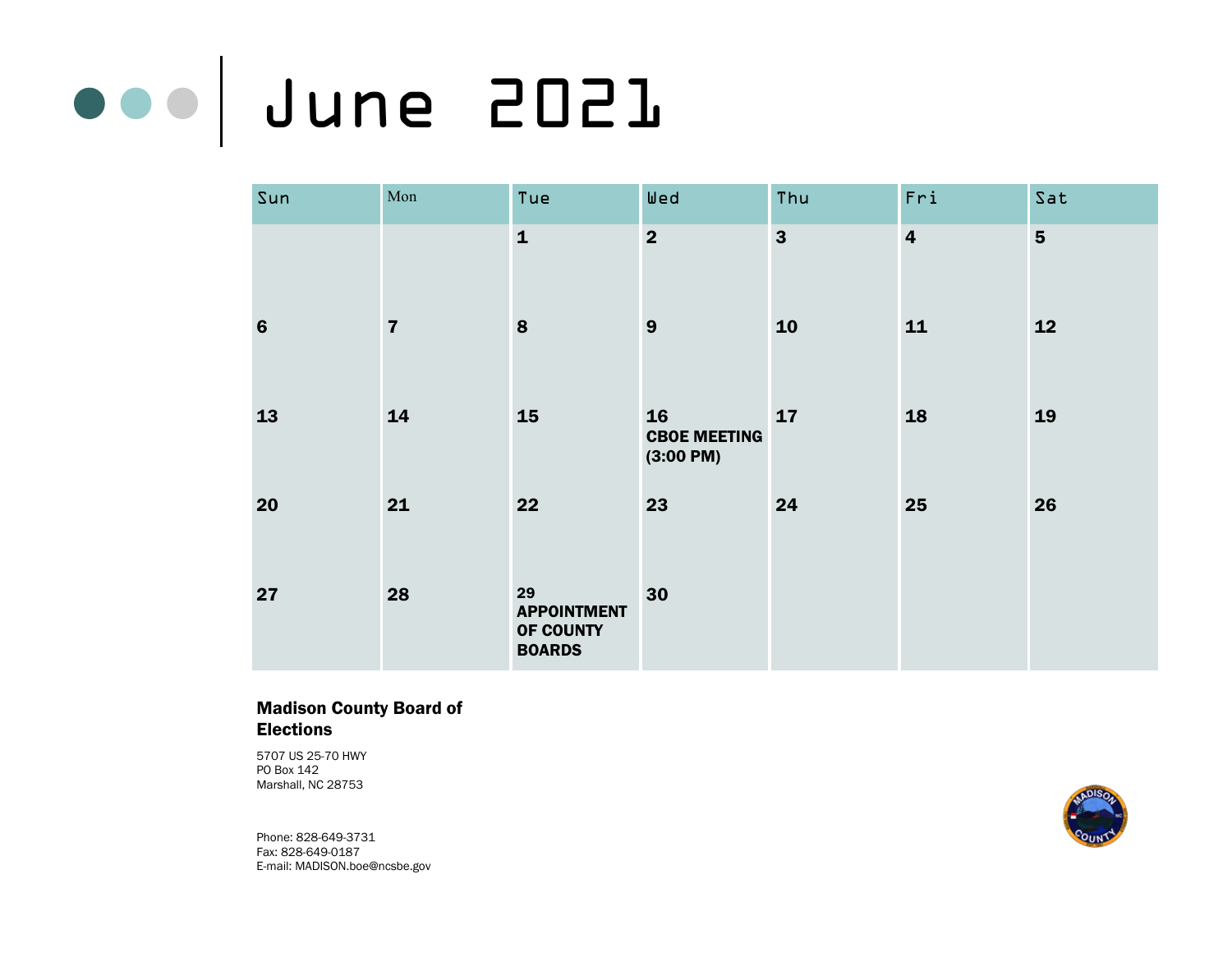# July 2021

| Sun                                  | Mon                                              | Tue                                          | Wed                     | Thu          | Fri                                                                               | Sat            |
|--------------------------------------|--------------------------------------------------|----------------------------------------------|-------------------------|--------------|-----------------------------------------------------------------------------------|----------------|
|                                      |                                                  |                                              |                         | $\mathbf{1}$ | $\overline{2}$<br><b>CANDIDATE</b><br><b>FILING BEGINS</b><br><b>MUNI 12:00PM</b> | $\overline{3}$ |
| $\overline{\mathbf{4}}$              | $5\phantom{1}$<br><b>OFFICE</b><br><b>CLOSED</b> | $6\phantom{1}6$                              | $\overline{\mathbf{7}}$ | $\bf{8}$     | 9                                                                                 | 10             |
| 11                                   | 12                                               | 13                                           | 14                      | 15           | 16<br><b>CANDIDATE</b><br><b>FILING ENDS</b><br><b>MUNI 5:00PM</b>                | 17             |
| 18                                   | 19                                               | 20<br><b>CBOE</b><br><b>MEETING</b><br>12:00 | 21                      | 22           | 23                                                                                | 24             |
| 25<br><b>UOCAVA</b><br><b>Notice</b> | 26                                               | 27                                           | 28                      | 29           | 30                                                                                | 31             |

### Madison County Board of Elections

5707 US 25-70 HWY PO Box 142 Marshall, NC 28753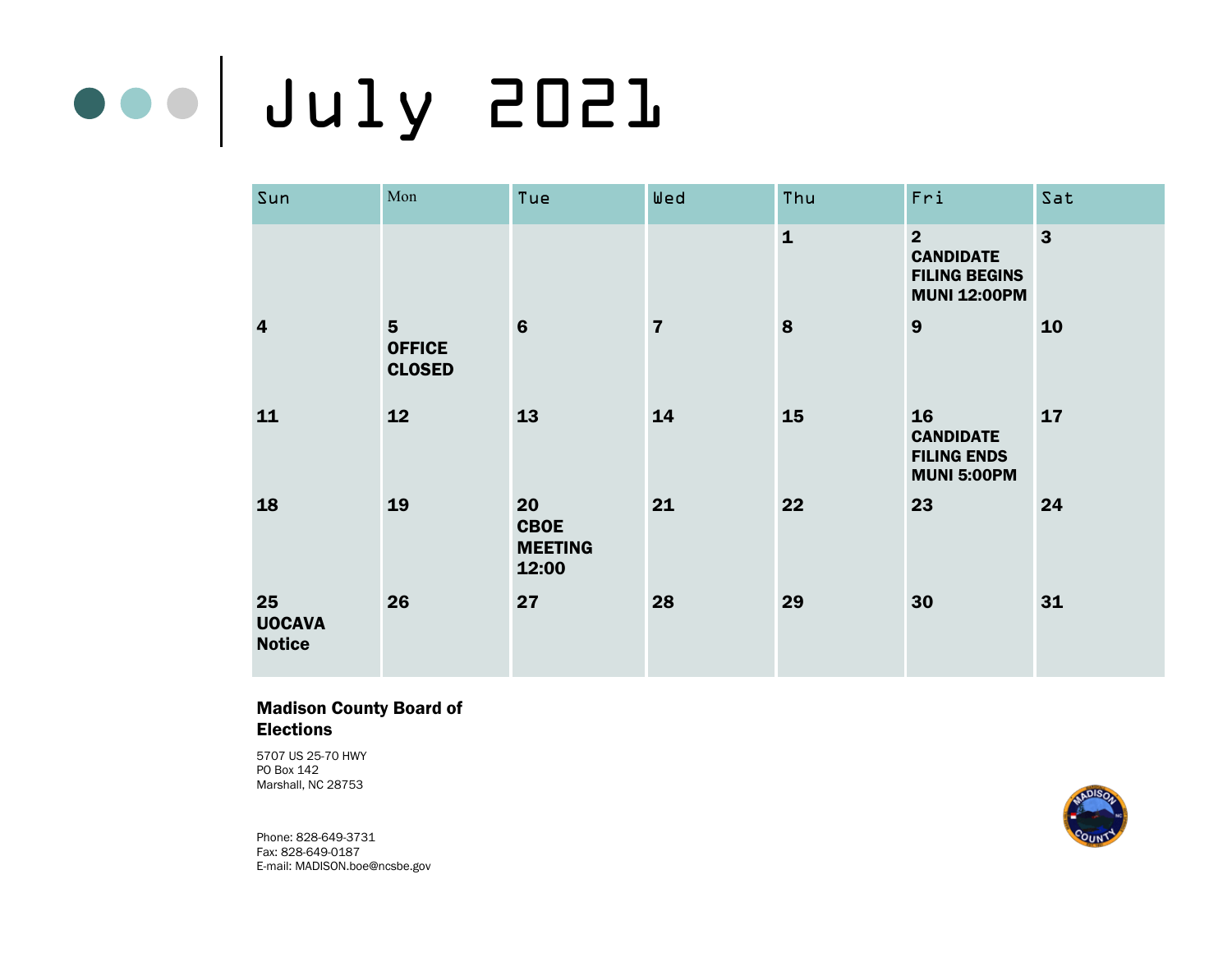# August 2021

| Sun          | $\operatorname{Mon}$ | Tue                                                             | Wed                                              | Thu            | Fri            | Sat            |
|--------------|----------------------|-----------------------------------------------------------------|--------------------------------------------------|----------------|----------------|----------------|
| $\mathbf{1}$ | $\overline{2}$       | $\mathbf{3}$                                                    | $\overline{\mathbf{4}}$                          | $5\phantom{1}$ | $6\phantom{1}$ | $\overline{7}$ |
| 8            | 9                    | 10                                                              | 11                                               | 12             | 13             | 14             |
| 15           | <b>16</b>            | 17<br><b>CBOE MEETING</b><br><b>TO APPOINT</b><br><b>JUDGES</b> | 18<br><b>CBOE MEETING</b><br>$(3:00 \text{ PM})$ | 19             | 20             | 21             |
| 22           | 23                   | 24                                                              | 25                                               | 26             | 27             | 28             |
| 29           | 30                   | 31                                                              |                                                  |                |                |                |

### Madison County Board of Elections

5707 US 25-70 HWY PO Box 142 Marshall, NC 28753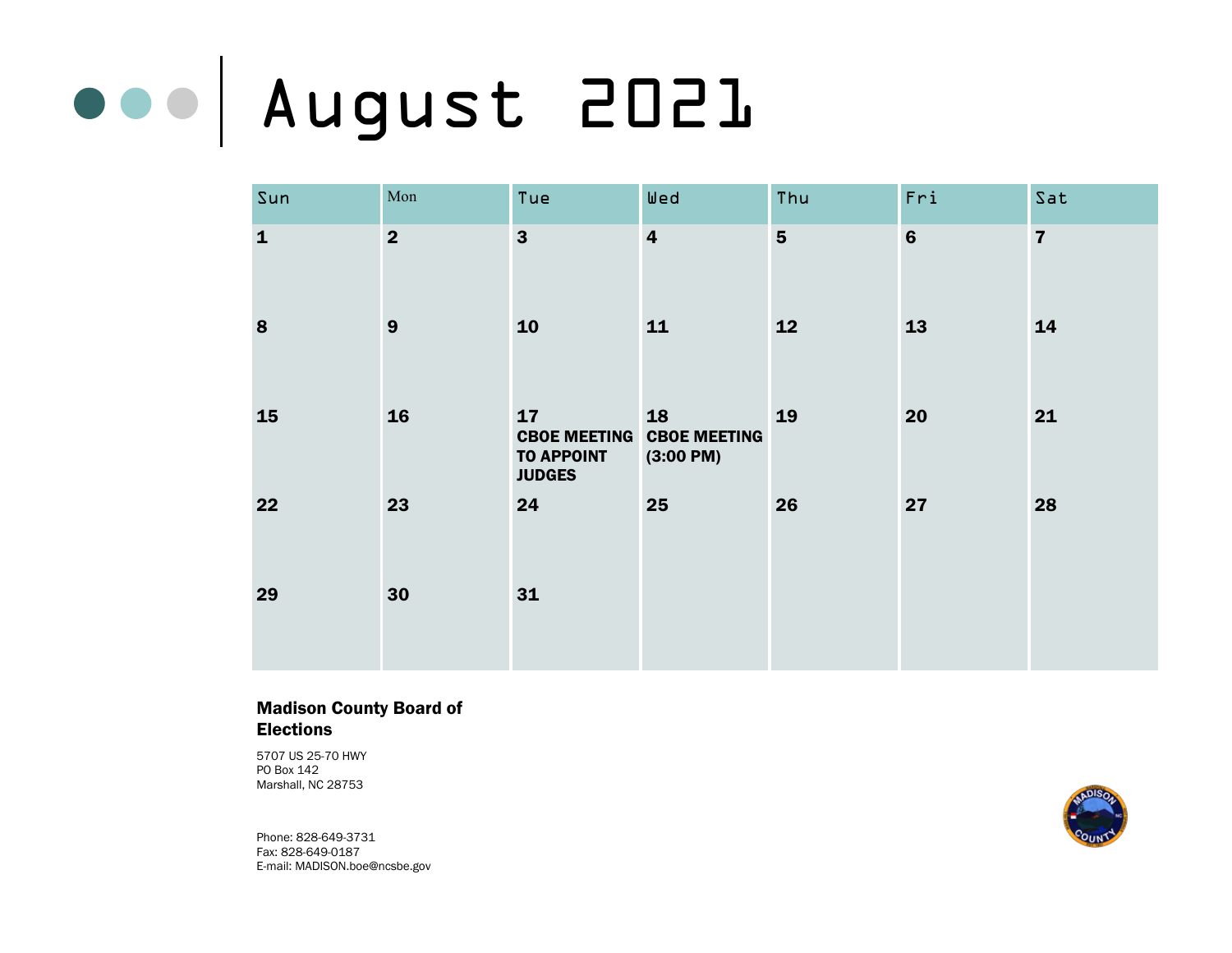### September 2021

| Sun            | Mon                                               | Tue                                     | Wed                                     | Thu                                  | Fri                                    | Sat                     |
|----------------|---------------------------------------------------|-----------------------------------------|-----------------------------------------|--------------------------------------|----------------------------------------|-------------------------|
|                |                                                   |                                         | $\mathbf{1}$                            | $\overline{2}$                       | $\mathbf{3}$                           | $\overline{\mathbf{4}}$ |
| $5\phantom{1}$ | $6\phantom{1}6$<br><b>OFFICE</b><br><b>CLOSED</b> | $\overline{7}$                          | 8                                       | 9                                    | 10                                     | 11                      |
| 12             | 13                                                | 14                                      | 15<br><b>CBOE MEETING</b><br>(3:00 P M) | 16                                   | 17<br><b>ELECTION</b><br><b>NOTICE</b> | 18                      |
| 19             | 20                                                | 21                                      | 22                                      | 23                                   | 24                                     | 25                      |
| 26             | 27                                                | 28<br><b>ABSENTEE</b><br><b>MEETING</b> | 29                                      | 30<br><b>MOCK</b><br><b>ELECTION</b> |                                        |                         |

### Madison County Board of Elections

5707 US 25-70 HWY PO Box 142 Marshall, NC 28753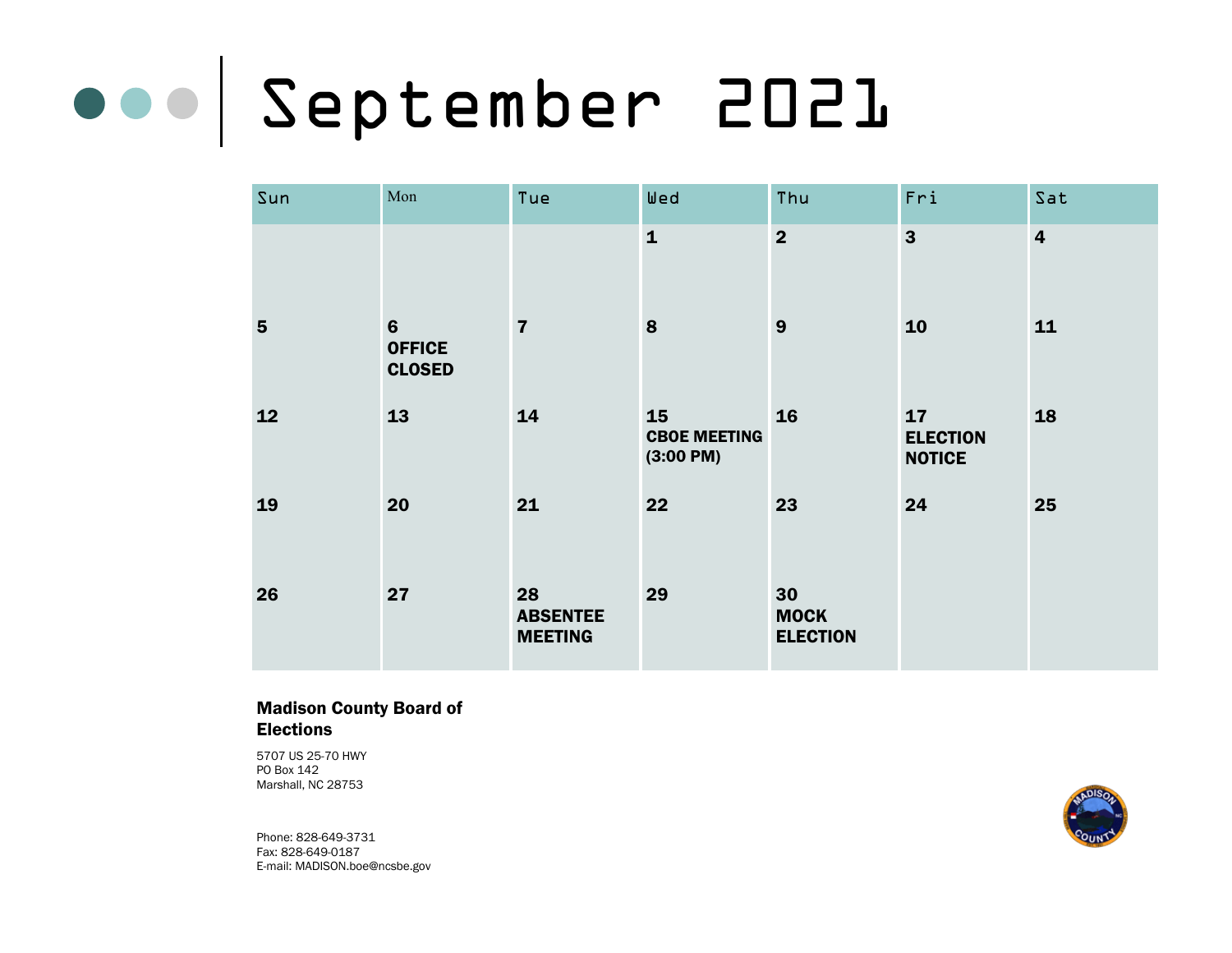# October 2021

| Sun          | Mon                     | Tue                                                 | Wed                                              | Thu            | Fri                     | Sat                                                   |
|--------------|-------------------------|-----------------------------------------------------|--------------------------------------------------|----------------|-------------------------|-------------------------------------------------------|
|              |                         |                                                     |                                                  |                | $\mathbf{1}$            | $\overline{2}$<br><b>BUFFER ZONE</b><br><b>NOTICE</b> |
| $\mathbf{3}$ | $\overline{\mathbf{4}}$ | $5\phantom{1}$<br><b>ABSENTEE</b><br><b>MEETING</b> | 6                                                | $\overline{7}$ | 8<br><b>VR DEADLINE</b> | 9                                                     |
| 10           | 11                      | 12<br><b>ABSENTEE</b><br><b>MEETING</b>             | 13                                               | 14             | 15                      | 16                                                    |
| 17           | 18                      | 19<br><b>ABSENTEE</b><br><b>MEETING</b>             | 20<br><b>CBOE MEETING</b><br>$(3:00 \text{ PM})$ | 21             | 22                      | 23                                                    |
| 24           | 25                      | 26<br><b>ABSENTEE</b><br><b>MEETING</b>             | 27                                               | 28             | 29                      | 30                                                    |
| 31           |                         |                                                     |                                                  |                |                         |                                                       |

### Madison County Board of Elections

5707 US 25-70 HWY PO Box 142 Marshall, NC 28753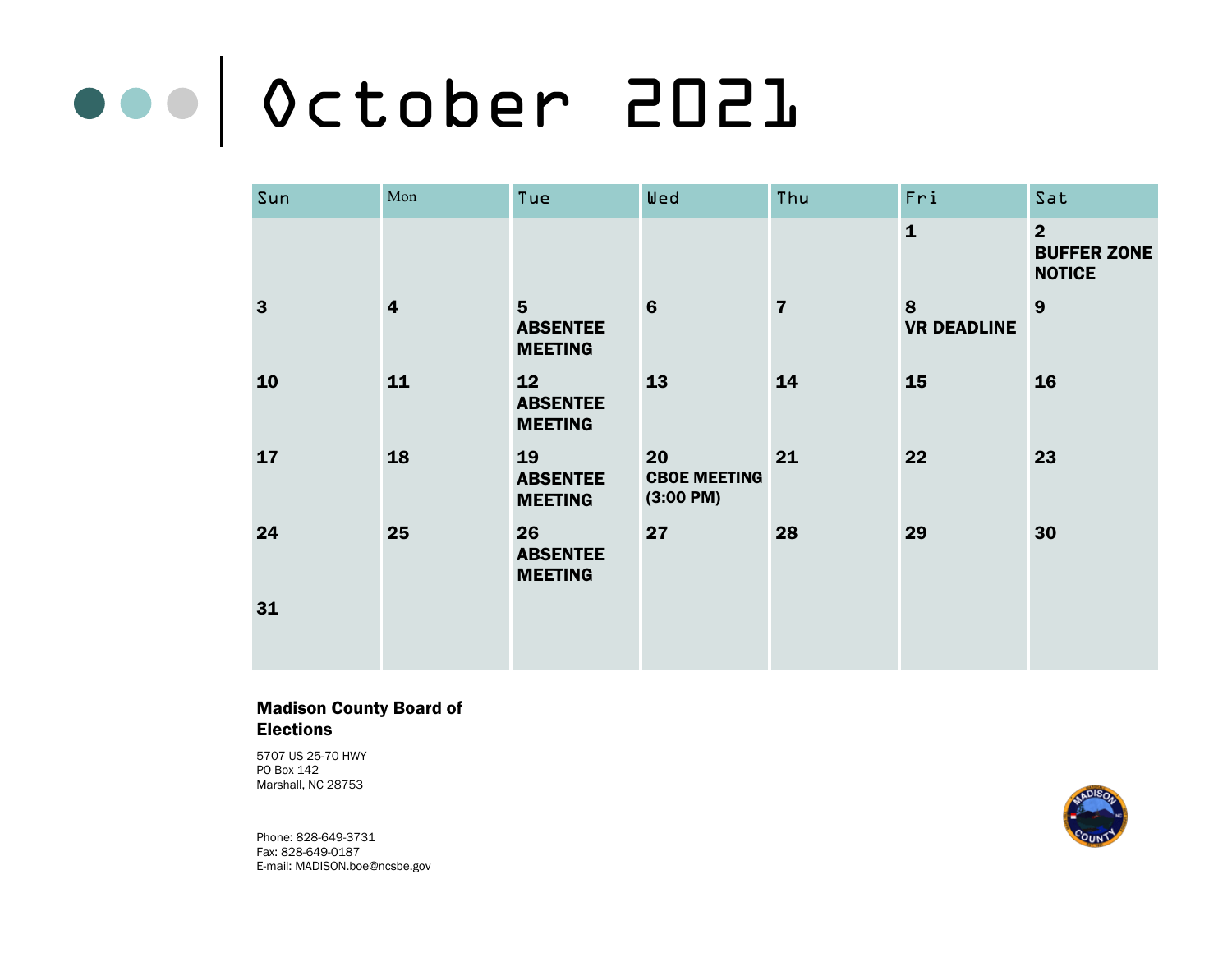### November 2021

| Sun            | Mon                                              | Tue                                             | Wed                                              | Thu                                  | Fri                                   | Sat            |
|----------------|--------------------------------------------------|-------------------------------------------------|--------------------------------------------------|--------------------------------------|---------------------------------------|----------------|
|                | $\mathbf{1}$<br><b>UOCAVA</b><br><b>DEADLINE</b> | $\overline{2}$<br><b>ELECTION</b><br><b>DAY</b> | $\overline{3}$                                   | $\overline{\mathbf{4}}$              | $5\phantom{1}$                        | $6\phantom{1}$ |
| $\overline{7}$ | 8                                                | 9                                               | 10                                               | 11<br><b>OFFICE</b><br><b>CLOSED</b> | 12<br><b>COUNTY</b><br><b>CANVASS</b> | 13             |
| 14             | 15                                               | 16                                              | 17                                               | 18                                   | 19                                    | 20             |
| 21             | 22                                               | 23<br><b>STATE</b><br><b>CANVASS</b>            | 24<br><b>CBOE MEETING</b><br>$(3:00 \text{ PM})$ | 25<br><b>OFFICE</b><br><b>CLOSED</b> | 26<br><b>OFFICE</b><br><b>CLOSED</b>  | 27             |
| 28             | 29                                               | 30                                              |                                                  |                                      |                                       |                |

### Madison County Board of Elections

5707 US 25-70 HWY PO Box 142 Marshall, NC 28753